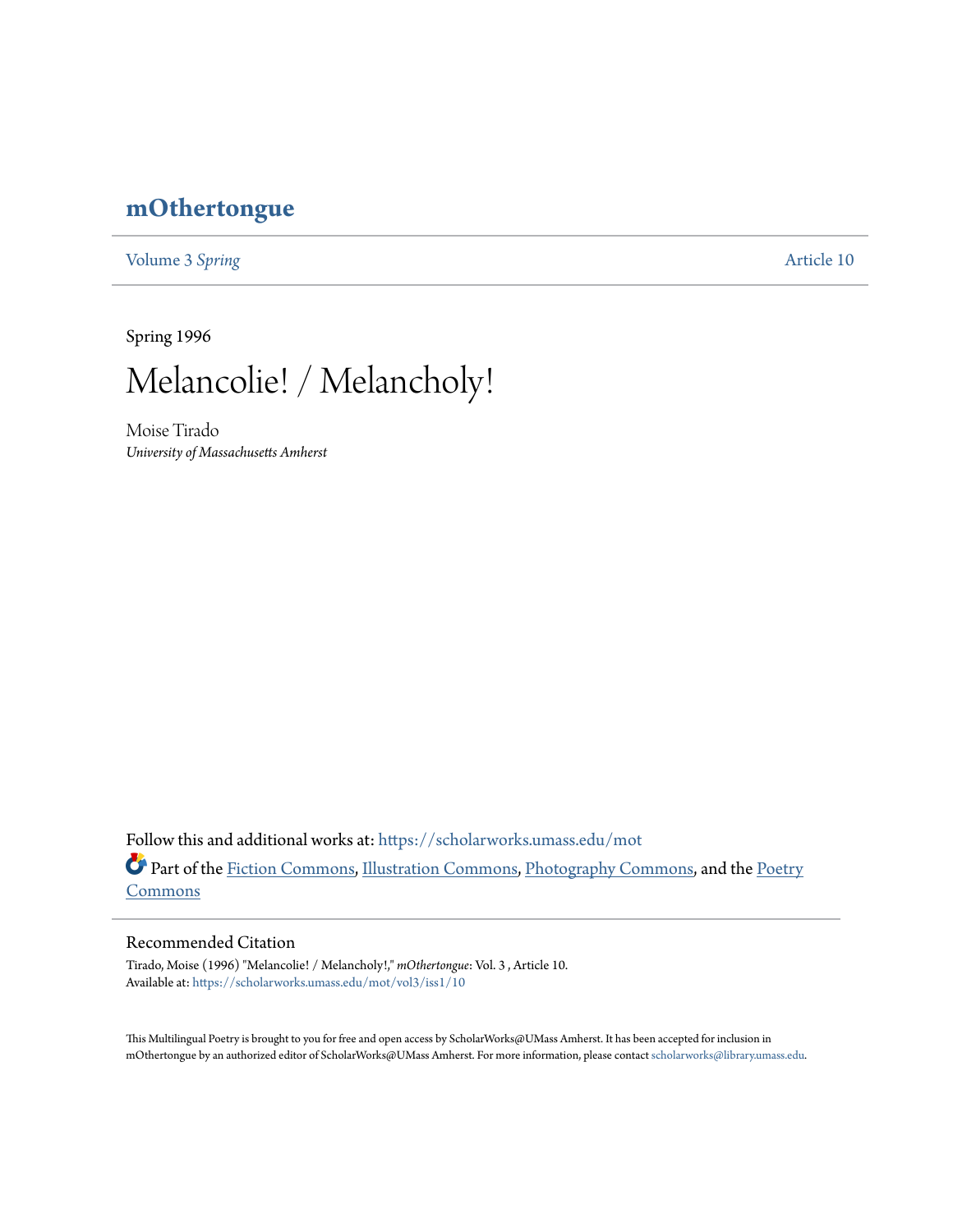## MELANCHOLY!

Last night <sup>I</sup> recalled the heat of my country In the night... in the cold..., my soul shivering <sup>I</sup> heard your voice which asked me softly: Eh, why did you go? When are you coming back?

<sup>I</sup> saw the palms dance in the sea breeze, and the undulating waves carry me their stories of death, love, joy and madness...

Last night <sup>I</sup> recalled how at home it doesn't get cold. When I'm there, they don't ask me who <sup>I</sup> am... where I'm from...! my body never gets tired under the burden of winter clothes and my nose... and my mouth..., don't behave like a chimney sending smoke obstructing the view of my ancestors and my destiny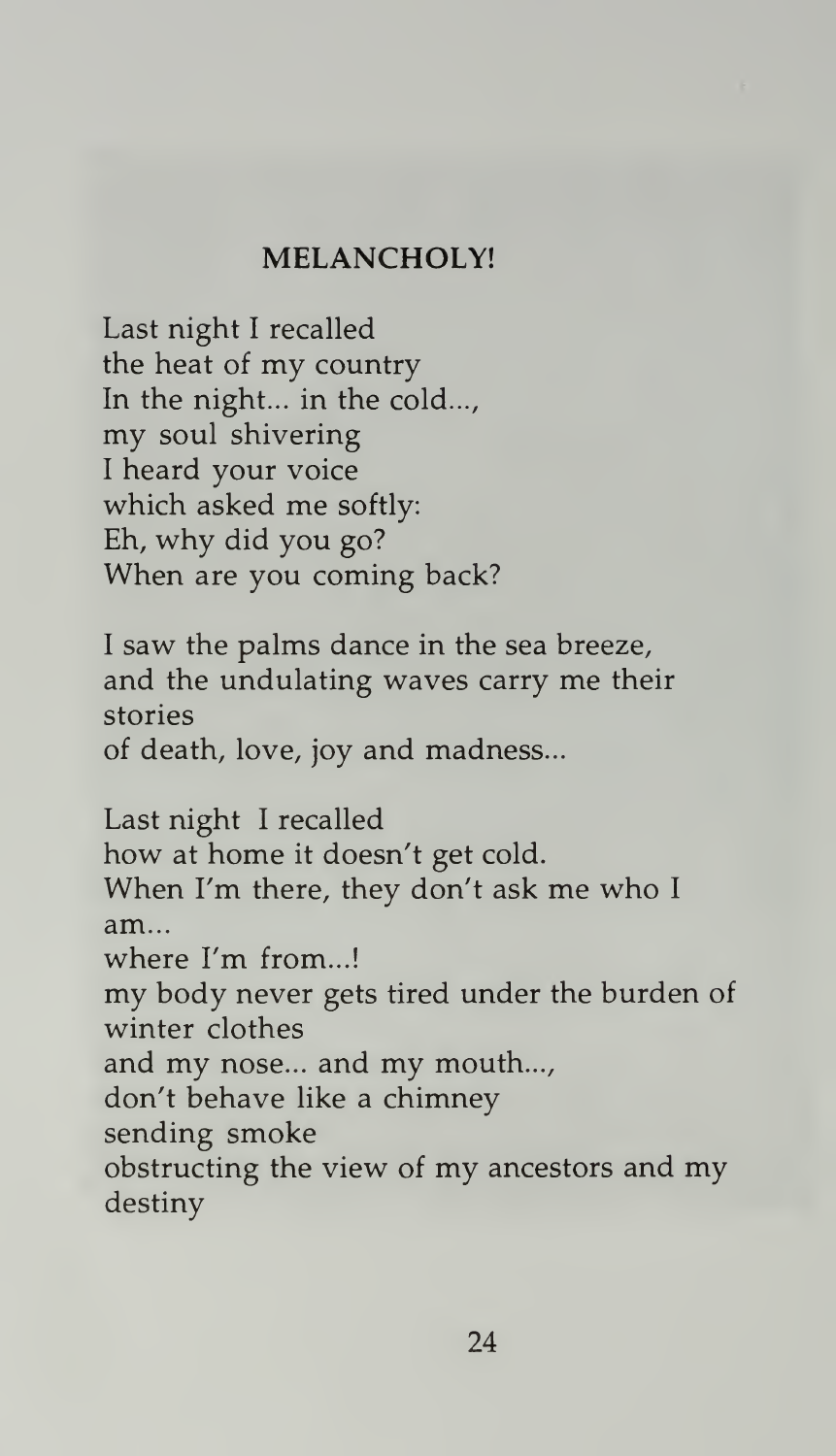Last night in the black of winter <sup>I</sup> recalled Evenings at the Champs-de-Mars lovingly intertwined in a passionate surge exchanging kisses in the shadows of the trees.

And your voice... Your voice which says tenderly in my ear Come back! Come back! Haiti is your country. It is there that happiness awaits you, that your joy... that your joy for life can be realized ...that your soul feels the lightest...!

Come back! Come back! Haiti is your country!

trans. Natasha Hunter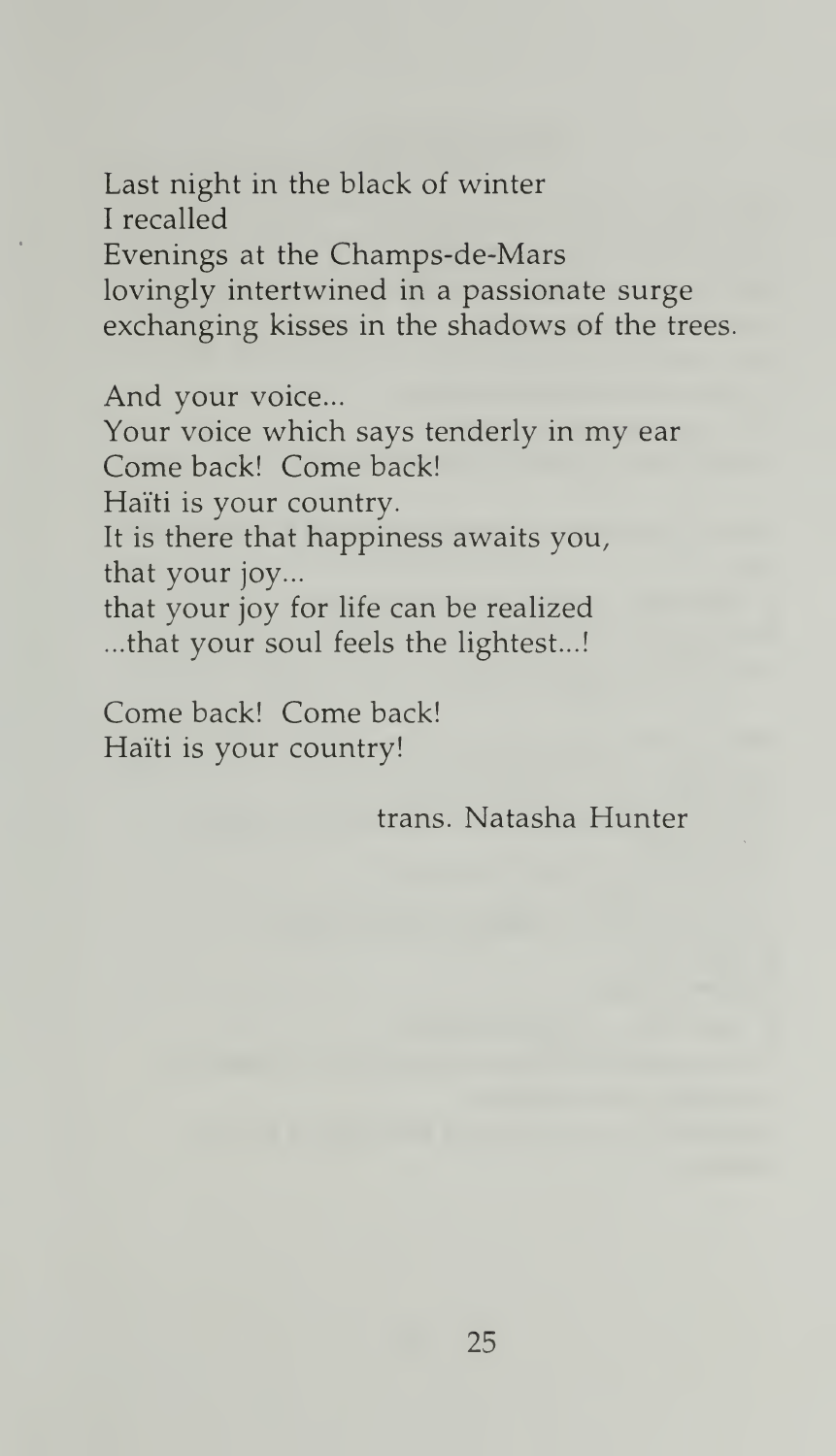## MELANCOLIE!

Hier soir je me suis souvenu de la chaleur de mon pays. Dans le noir... dans le froid..., mon ame frissonante, j'ai entendu ta voix qui me demandait tout bas: Eh, pourquoi tu es parti? Quand est-ce que tu reviens?

J'ai vu les palmes danser sous la brise de la mer, et les vagues ondulantes m'apporter ses histoires de mort, de joie, d'amour et de folie...

Hier soir je me suis souvenu que chez moi il ne fait pas froid. Quand j'y suis, on ne me demande jamais qui je suis... d'ou je viens...! mon corps ne se fatigue jamais sous le fardeau des habits d'hiver et mon nez... et ma bouche..., ne se comportent pas comme une cheminée envoyant de la fumée obstruant la voie de mes ancetres et de ma destinée